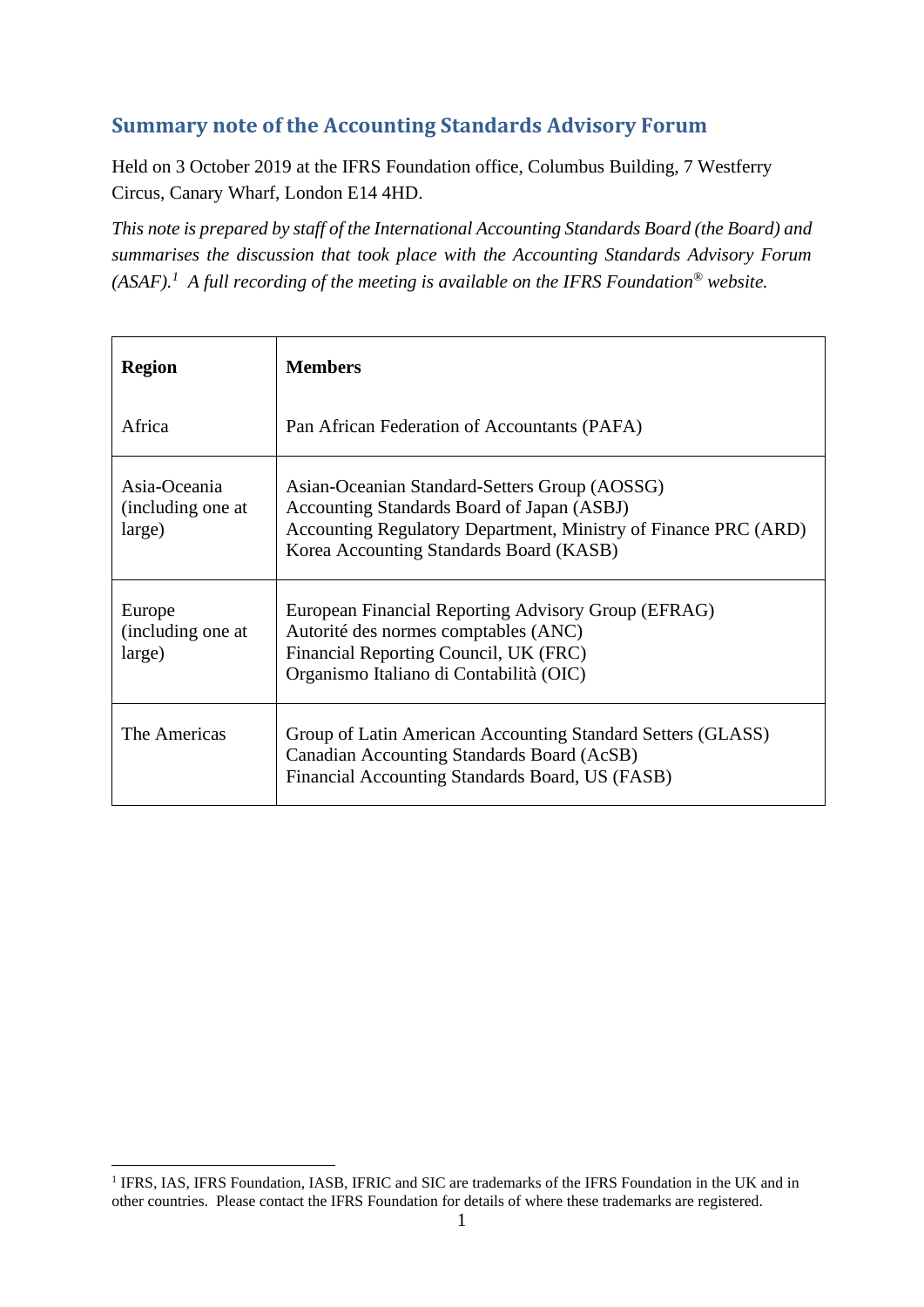# **Financial Instruments with Characteristics of Equity**

- 1. ASAF members discussed the range of project direction alternatives (together with their relative advantages and disadvantages) for the Financial Instruments with Characteristics of Equity project that were discussed by the Board at its September 2019 Board meeting.
- 2. Most ASAF members (PAFA, AOSSG, ARD, KASB, EFRAG, ANC, FRC, GLASS, AcSB, OIC) were supportive of the project direction tentatively decided on by the Board, ie making clarifying amendments to IAS 32 *Financial Instruments: Presentation* for one or more of the following reasons:
	- (a) IAS 32 works well for most financial instruments. Starting from IAS 32 would minimise unintended consequences for those entities that do not have financial instruments that are subject to challenges when applying IAS 32.
	- (b) many application challenges in IAS 32 arise from a lack of guidance that necessitates making judgements. Providing guidance on how to apply the IAS 32 requirements could resolve some of the application challenges.
	- (c) this alternative will help to limit the concerns raised with respect to the 2018 Discussion Paper such as the use of new terminology and the understandability of new principles.
	- (d) this alternative takes a pragmatic view, is a good compromise amongst the alternatives and would require a reasonable timeframe to develop.
- 3. Members of AOSSG, EFRAG, FASB, FRC and AcSB stressed that improving disclosures is critical for users of financial statements. They said users of financial statements want to understand the terms and conditions and potential dilution effect of financial instruments, more than the classification outcomes because they often make their own decisions on classification.
- 4. Members of AOSSG, FRC and OIC expressed the view that in an ideal world they would have preferred the Board undertaking a fundamental review to develop a new approach to distinguishing financial liabilities from equity. Nevertheless, AOSSG and FRC expressed their support for the project direction tentatively decided on by the Board because they acknowledged the difficulty of finding one common definition of financial liabilities and equity that all stakeholders would agree on and the longer timeframe such a project would likely require. However, AOSSG cautioned that as

2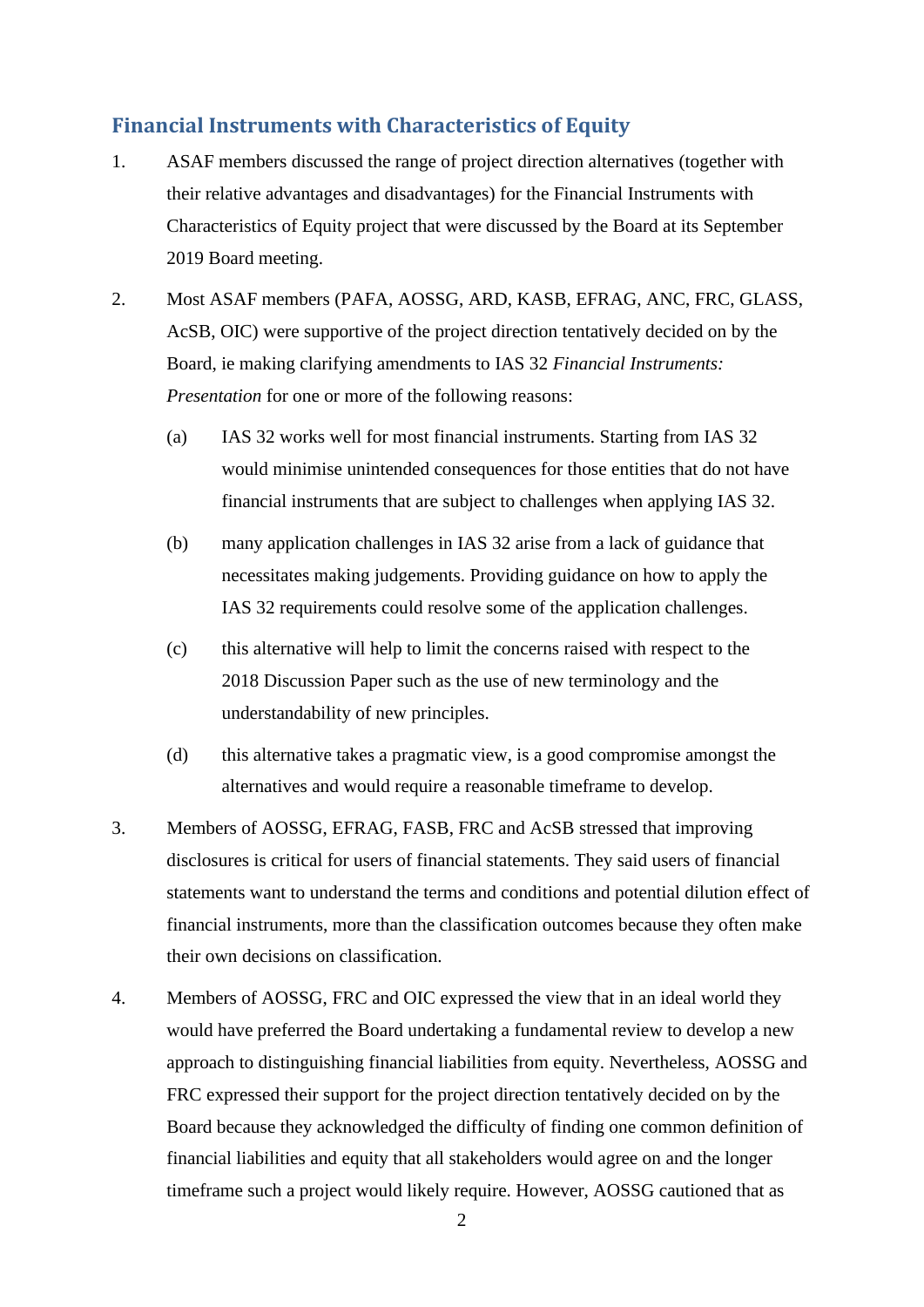the project progresses, the Board may find that it cannot address the issues without considering broader fundamentals. OIC added that their second preference would have been the Board starting with the Discussion Paper published in June 2018 but would also support the project direction the Board has decided.

- 5. ASBJ said that they would not disagree with narrow-scope amendments. However, they would support the Board undertaking a fundamental review to develop a new approach. If that is not considered feasible by the Board, they would support a disclosure-only approach. ASBJ added that they do not support the project direction tentatively decided by the Board because, in their view, it will be difficult to identify underlying principles within IAS 32 that are robust enough.
- 6. ARD and KASB provided examples of practice issues that are prevalent in their jurisdictions. These included:
	- (a) accounting for non-controlling interest puts;
	- (b) distinguishing the effects of laws and regulations from the contractual terms;
	- (c) the application of the indirect obligation requirement and the impact of economic compulsion on contractual terms;
	- (d) the classification of derivatives on own equity that contain anti-dilution clauses; and
	- (e) accounting for the effects of conditionality in financial instruments with contingent settlement provisions.
- 7. In response to ASAF members' comments, Board members clarified the following:
	- (a) Classification outcomes may change as a result of making clarifying amendments to IAS 32. Two types of changes in classification outcomes can be distinguished:
		- (i) the Board addresses accounting diversity, and by definition, an entity would be required to change its accounting classification of specific types of instruments.
		- (ii) the Board may also require a change in classification outcome when it results in a more faithful representation of the actual economics of the financial instruments.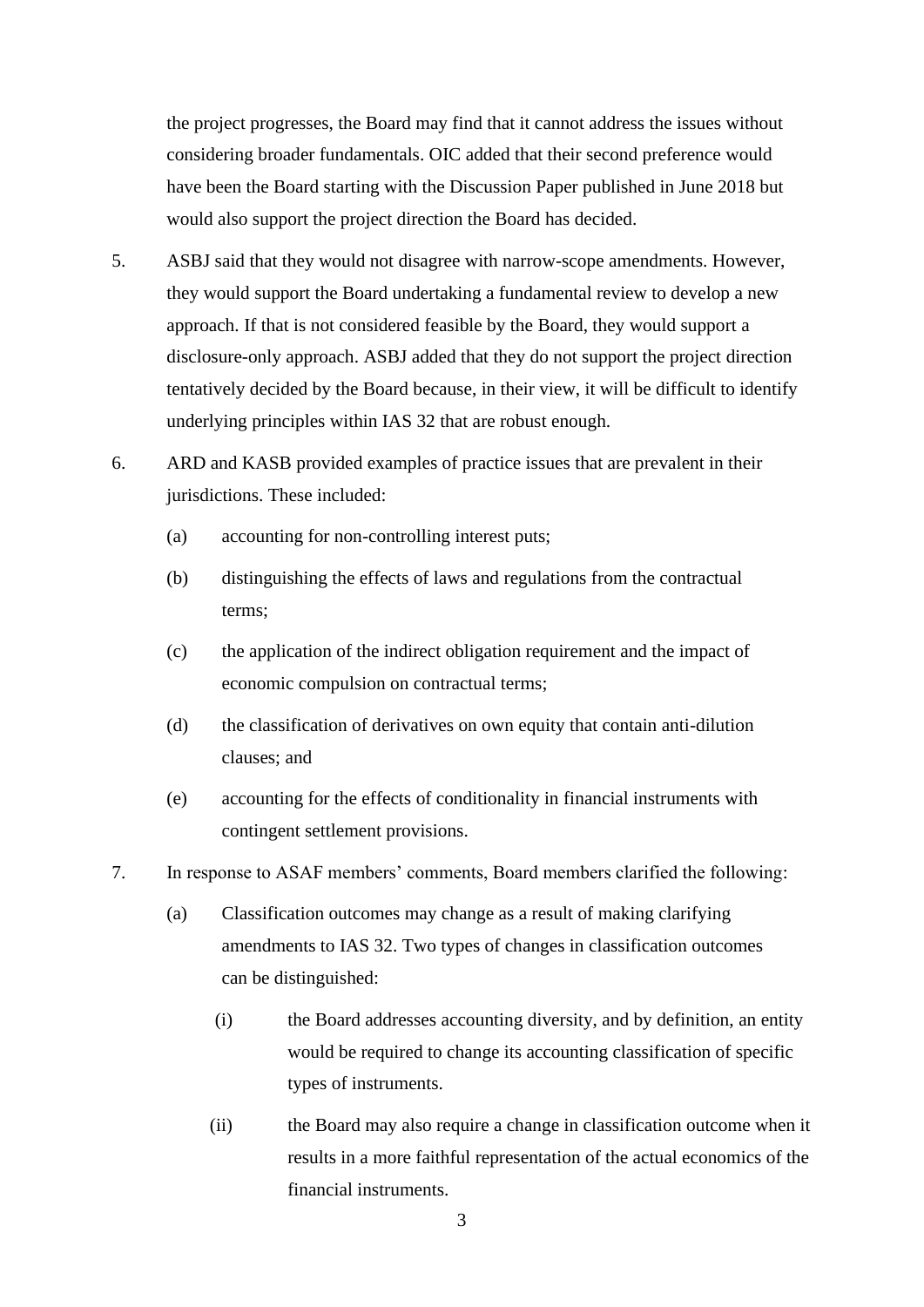(b) The Board is mindful of the interaction between presentation and disclosure requirements and its decisions on classification. For example, it would be more efficient for stakeholders and the Board to consult on a comprehensive package that considers both classification and disclosures. Furthermore, developing disclosures independently of classification requirements may require the Board to revisit disclosures once amendments to classification requirements are developed.

#### **Dynamic Risk Management**

- 8. The objective of this session was to provide an update on the Dynamic Risk Management (DRM) project and request input from the ASAF members on potential ways forward with regards to outreach on the core version of the DRM model.
- 9. An EFRAG member was supportive of testing the core model at this stage and mentioned that EFRAG would be able to conduct an early-stage impact analysis.
- 10. The EFRAG member raised five matters:
	- (a) clarify the purpose of the DRM model and whether it is focused on reducing accounting mismatches or reflecting the effects of risk management activities in the financial statements. The EFRAG member suggested clarifying upfront what the purpose is and the existing tensions between accounting and risk management practices.
	- (b) consider how to operationalise the model. For example, how the 'benchmark derivatives', proposed by the core version of the DRM model, should be documented in a typical structure of a financial institution given the continuous rebalancing for risk optimisation purposes.
	- (c) recommend inviting both accounting experts and risk managers during the outreach, mainly focusing on banks which are the primary users of this model.
	- (d) suggest reaching out to regulators to understand how changes in derivatives fair value deferred in OCI could affect capital requirements.
	- (e) from a European perspective, it would be important to have a targeted test with entities that applied the carve-out version of IAS 39. This would be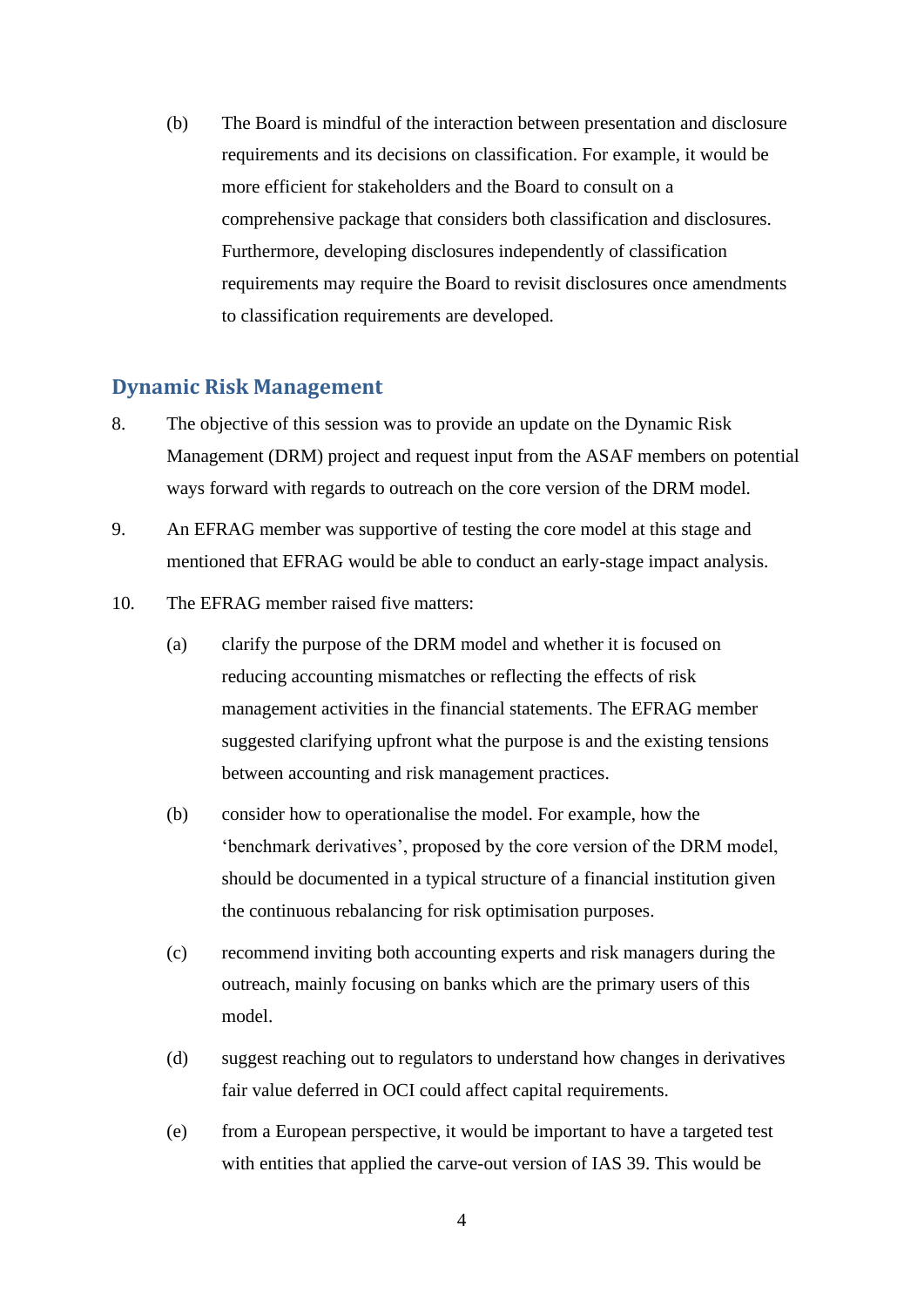useful for those entities to compare the differences between their current accounting practices and the proposed DRM model.

- 11. A Board member noted that a perfect solution would be to reflect risk management activities and reduce accounting mismatch. However, entities often use 'proxy hedges' due to constraints in applying existing hedge accounting requirements to dynamic risk management strategies. This results in lack of transparency regarding the objective and economic effects of an entity's risk management activities. Therefore, the purpose of this project should be to improve current accounting practice to better reflect risk management activities. Pursuing a perfect solution would increase the risk of the project not being successful.
- 12. The ASBJ member noted that there are many forms of interest rate risk management and the DRM model should accommodate those various forms. This member highlighted that the Board should ensure that all entities that are currently applying hedge accounting, are still able to do so when the new requirements replace IAS 39. The ASBJ member also asked whether users of financial statements should also be considered during the outreach. A Board member noted that, at this stage, the outreach should focus on preparers to first test if the proposed DRM model is operational.
- 13. The AOSSG and KASB members expressed the view that insurance entities should be included in the outreach. In particular, the KASB member mentioned that the insurance industry has a greater need of a DRM model in connection with the implementation of IFRS 17. Both members also suggested the Board considers forming a consultative group for the DRM project with the aim of improving the efficiency if the project.
- 14. Two members (ARD and AcSB) were supportive of performing outreach at this stage. The ARD member asked whether the DRM model could accommodate commodity price risk as many manufacturing companies from her jurisdiction dynamically manage commodity price risk. Similarly, the AcSB member suggested not to limit this model to interest rate risk and explore whether it is transferable to foreign currency risk as many entities from the manufacturing and mining industry in her jurisdiction are exposed to foreign currency risk.

5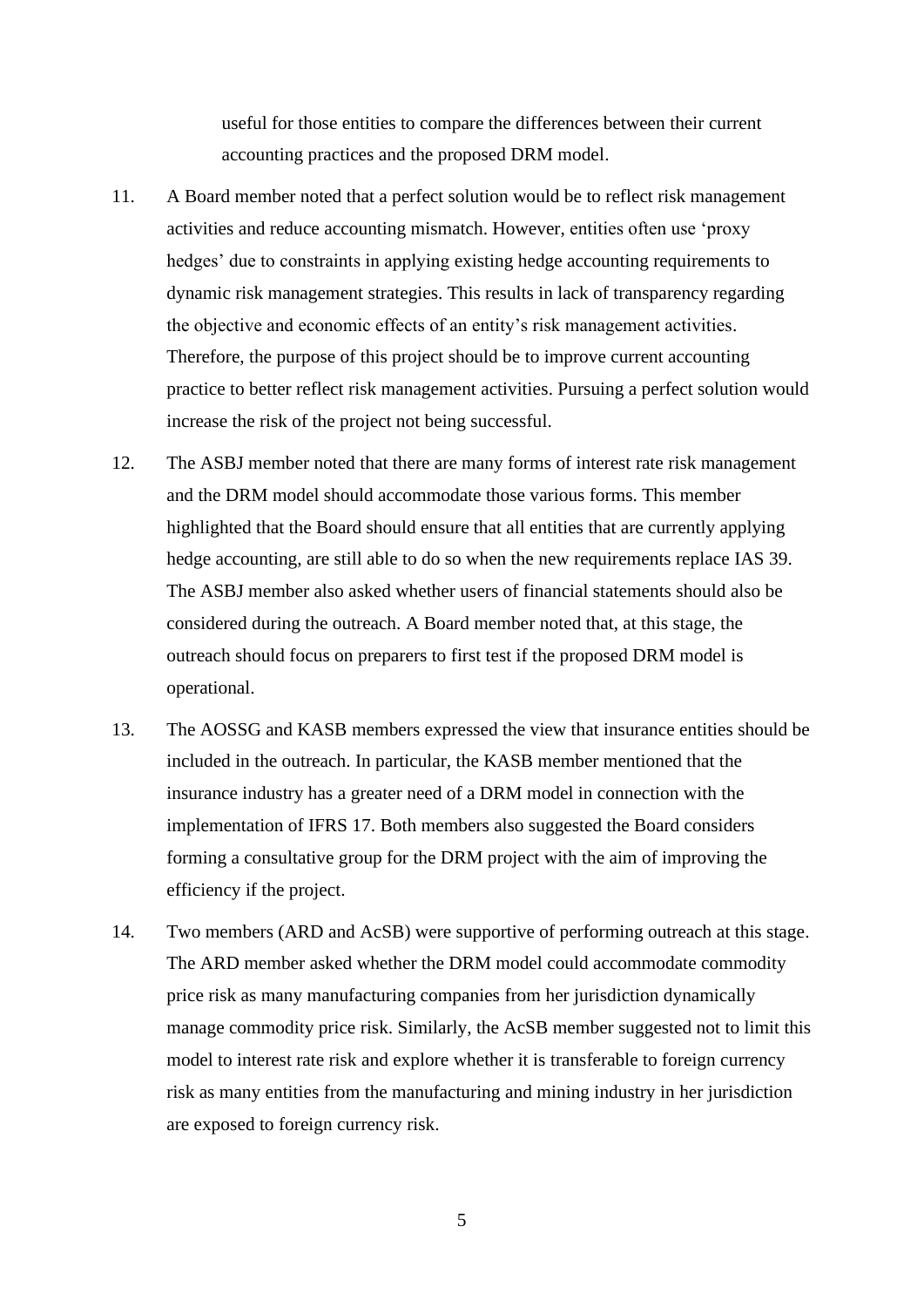- 15. In response to the suggestion to include other risks to the scope of the DRM model, such as foreign currency and commodity price risk, a Board member observed that the focus is on banks and interest rate risk management at this stage.
- 16. The GLASS member cautioned that it could be challenging to capture all different risk management strategies applied in practice in just one model.

#### **IBOR Reform and its Effects on Financial Reporting**

- 17. The objective of this session was to provide an update to the ASAF members on the IBOR Reform project and request further inputs from the ASAF members on potential accounting issues to be considered by the Board during Phase II of the project.
- 18. The EFRAG member noted that the EFRAG's comment letter on Phase 1 also outlines the potential Phase II issues raised by their constituents. The EFRAG member suggested that the Board should focus on the main Phase II issues by adopting a more principle-based approach and solving the most prominent ones first (ie modification and derecognition), which might also affect continuity in hedge accounting. The FRC member agreed with this view and highlighted the importance of prioritising the issues that are more urgent.
- 19. The ASBJ and AcSB members suggested that the Board considers the FASB's ongoing work as it would be helpful to have consistent principles and scopes.
- 20. The AOSSG member asked whether modification issues from the IFRS Interpretations Committee will be addressed in this project but acknowledged the tight timetable. The KASB member emphasised modification of financial assets as the most important issue as timing for IBOR reform gets closer. The KASB member noted that it might be necessary to review whether the IFRS Interpretations Committee's opinion on this issue should be maintained.
- 21. The ARD and AcSB members asked the Board to consider multiple exposure hedges for Phase II, where entities manage both foreign currency risk and interest rate risk at the same time.
- 22. The GLASS and AcSB members added that the Board should consider the implications to other IFRS Standards. They pointed out the classification within the fair value hierarchy in IFRS 13 as a potential area to be considered during Phase II.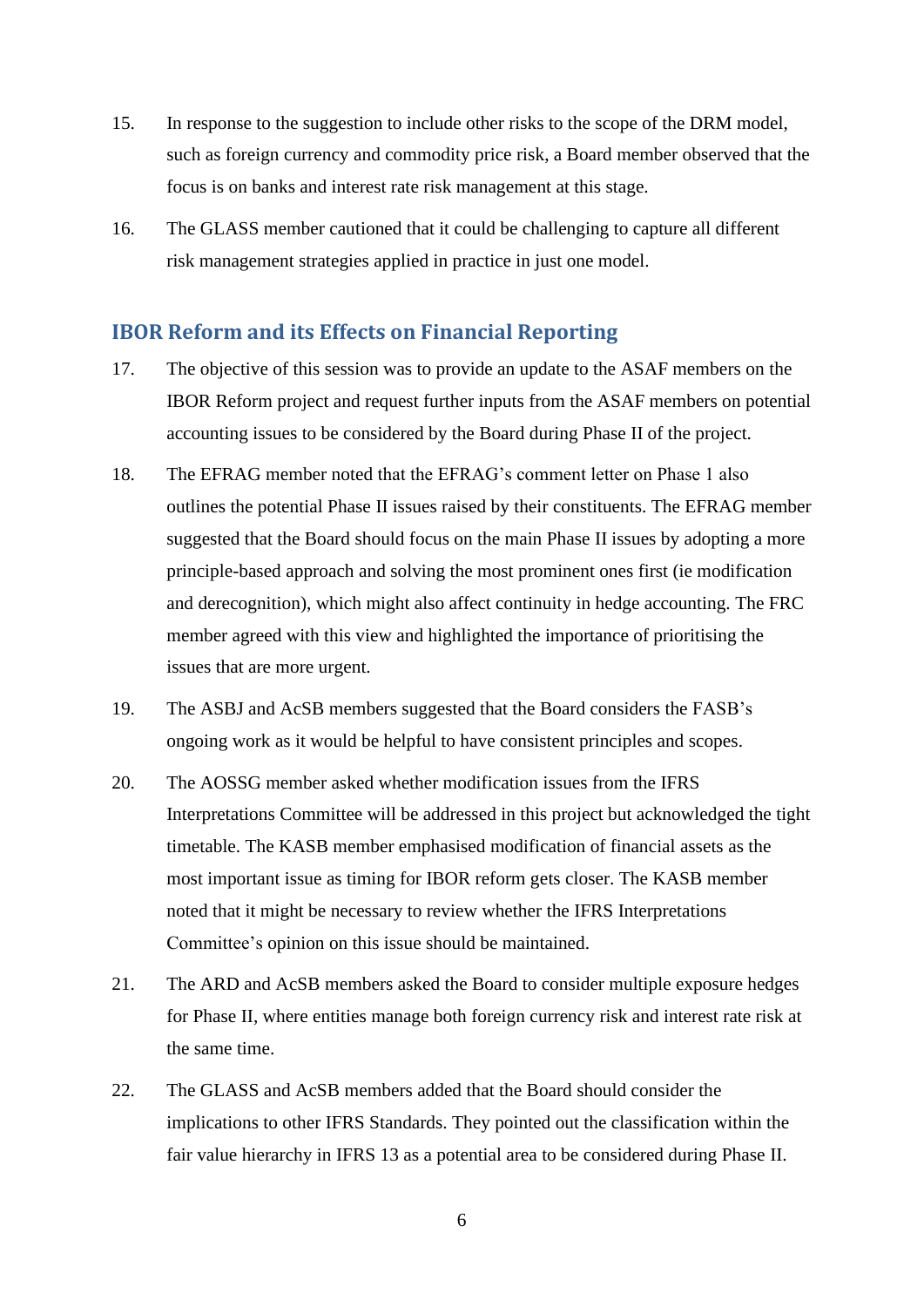### **Disclosure Initiative—Accounting Policy Disclosure**

- 23. The objective of this session was to seek ASAF members' preliminary views on the Exposure Draft *Disclosure of Accounting Policies* (Exposure Draft).
- 24. Most ASAF members (FRC, KASB, OIC AcSB, EFRAG, FASB, PAFA and ARD) said that they generally agree with the proposed amendment to require entities to disclose their 'material' accounting policies instead of their 'significant' accounting policies.
- 25. The FRC and OIC members thought that the proposed amendment to IAS 1 *Presentation of Financial Statements* improves the link to the existing guidance in IFRS Practice Statement 2 *Making Materiality Judgements* and would assist preparers in eliminating immaterial disclosures. The KASB member concurred with this view as they thought the proposed amendments would enhance the visibility of critical information in the financial statements.
- 26. However, the ASBJ and EFRAG members were not sure that the proposed amendments would dramatically change current accounting practice or behaviour.
- 27. The AOSSG, OIC and EFRAG members added that some other languages do not distinguish between 'material' and 'significant' on translation.
- 28. The AOSSG, ASBJ, KASB, FRC and AcSB members also expressed concerns over the proposed new paragraph 117B of IAS 1. In particular, the FRC, AcSB and ASBJ members noted that the proposed new paragraph 117B(e) needed further clarification – they thought that accounting policy disclosures should already be entity-specific. Consequently, they were unsure of what the Board meant by 'entity-specific' in this particular circumstance.
- 29. The AOSSG, PAFA and FRC members also had sympathy for Mr Martin Edelmann's Alternative View to the Exposure Draft and said that:
	- (a) users will always be interested in certain accounting policies even if they are not material to the financial statements; and
	- (b) duplicating some of the recognition and measurement requirements of more complex IFRS Standards would be useful to less sophisticated users of financial statements.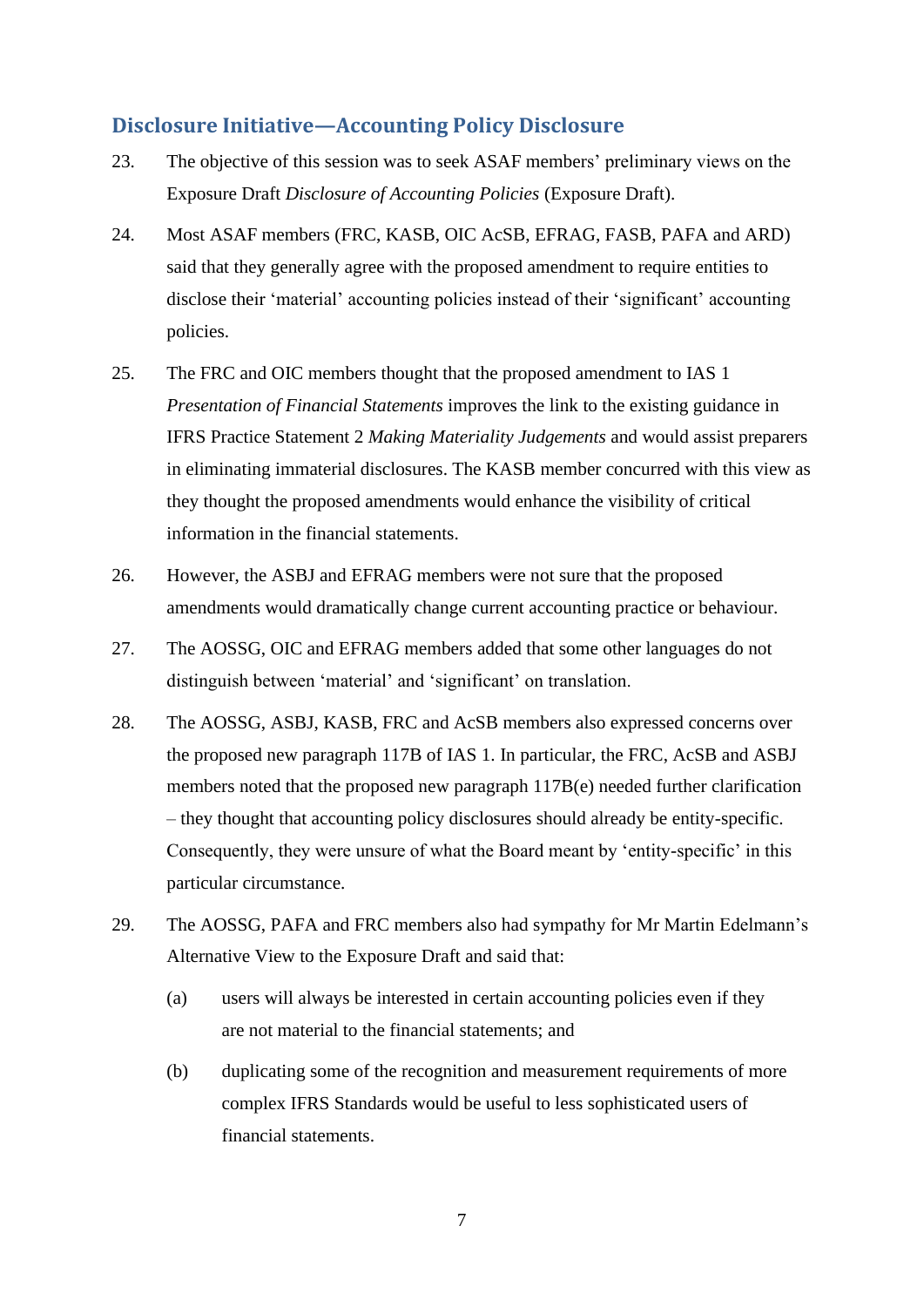30. The ASBJ, EFRAG and KASB members noted that the Board has an active project on IAS 8 *Accounting Policies, Changes in Accounting Estimates and Errors* which seeks to make amendments to the definition of an accounting policy. These members thought it would be beneficial if the Board combined these projects to make their scope clearer and reduce the number of amendments to the Standard that are related to accounting policies.

# **Agenda planning and 2020 Agenda Consultation**

- 31. In this session, ASAF members discussed:
	- (a) the proposed agenda for the December 2019 ASAF meeting (paragraph [32-](#page-7-0) [33\)](#page-7-1)
	- (b) the Board's intended approach for the 2020 Agenda Consultation *Request for Information* (paragraphs [34](#page-7-2)[-38\)](#page-8-0).

#### **Update and agenda planning**

- <span id="page-7-0"></span>32. The technical staff presented Agenda Paper 5, including the proposed agenda for the December 2019 ASAF meeting. Staff noted that members' advice would be requested on the:
	- (a) post-implementation review of IFRS 10 *Consolidated Financial Instruments*, IFRS 11 *Joint Arrangements* and IFRS 12 *Disclosure of Interests in Other Entities*; and
	- (b) 2020 Agenda Consultation.
- <span id="page-7-1"></span>33. The FASB member proposed including on the agenda, for either the December 2019 meeting or the April 2020 meeting, its Invitation to Comment on *Identifiable Intangible Assets and Subsequent Accounting for Goodwill*. The ASBJ member added that they can also provide an update on their joint goodwill paper with HKICPA.

#### **2020 Agenda Consultation**

- <span id="page-7-2"></span>34. The technical staff presented Agenda Paper 5A to brief ASAF members on the preparation status for the 2020 Agenda Consultation and ask members for their help in developing the *Request for Information*.
- 35. ASAF members agreed to discuss the project at the December ASAF meeting specifically, to discuss and develop information about potential projects to include in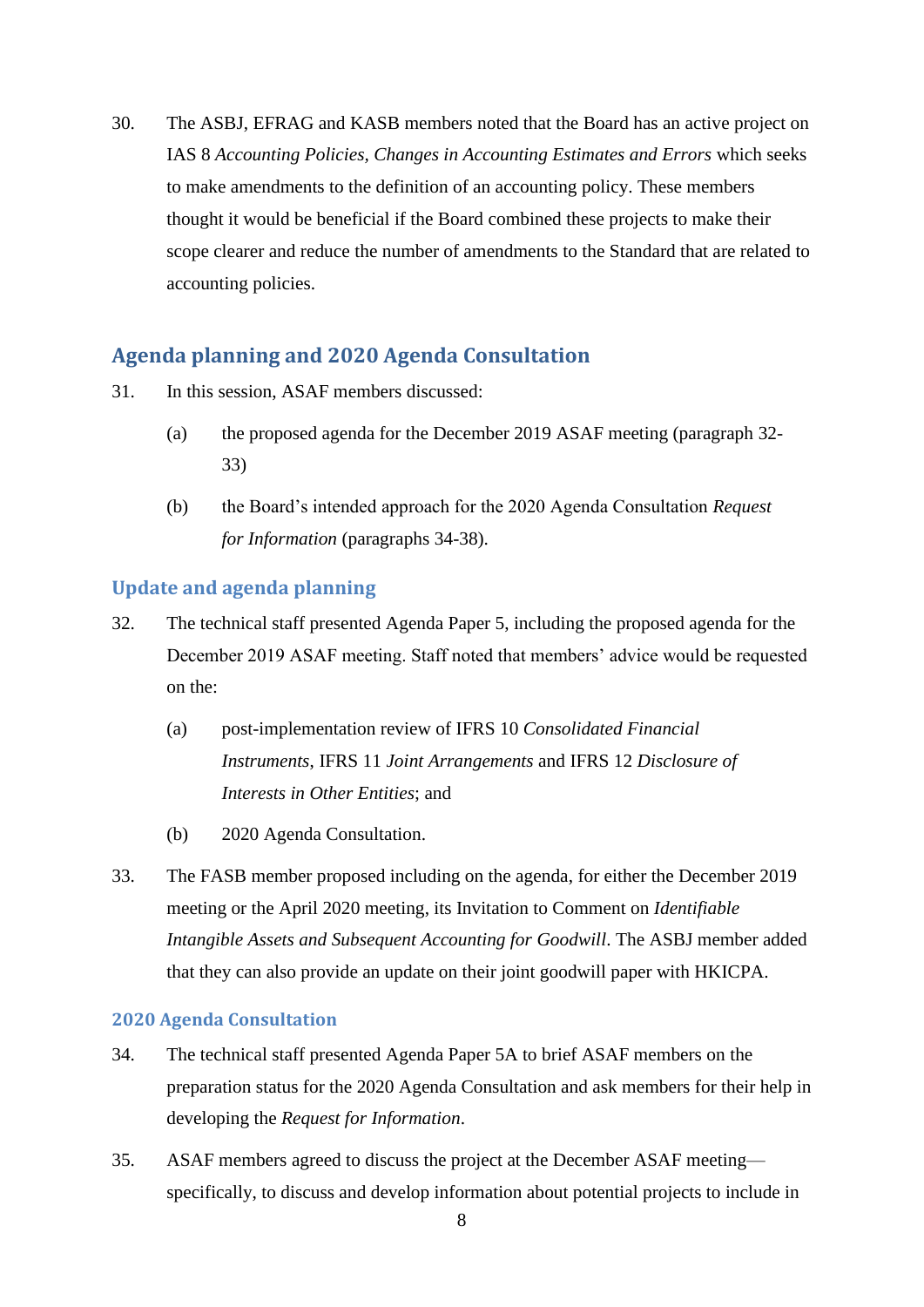the Request for Information. Staff emphasised that the purpose of that meeting would not be to form a consensus view on those potential projects.

- 36. ASAF members commented on the need for clear articulation in the Request for Information—specifically:
	- (a) four ASAF members (EFRAG, FASB, FRC, AcSB) suggested that the Board consider how best to communicate its capacity to add new projects to its 2022-2026 workplan in the Request for Information. These members said that such clarity would be helpful for stakeholders to effectively balance their prioritisation of the potential projects.
	- (b) the ASBJ member said that the Board should articulate descriptions of the potential projects and Request for Information questions in a way that would allow stakeholders to provide views on whether any long-term projects should be undertaken.
	- (c) the AcSB member suggested that the Board consider how best to communicate the criteria for determining the appropriate work plan; in particular, how the Board will assess potential projects against the criterion on deficiency in reporting.
- 37. The FASB member asked whether projects that have been removed from the Board's agenda, but which the FASB has on its agenda, can be considered as potential projects for comment in the Request for Information. The technical staff responded that the only specific constraint, at this time, is that the potential projects to be considered for inclusion in the Request for Information must be those that are within the Board's current remit.
- <span id="page-8-0"></span>38. The EFRAG member said that the Board should focus its activities, in the 2022-2026 timeframe, on completing existing projects and the post-implementation review of recently issued Standards.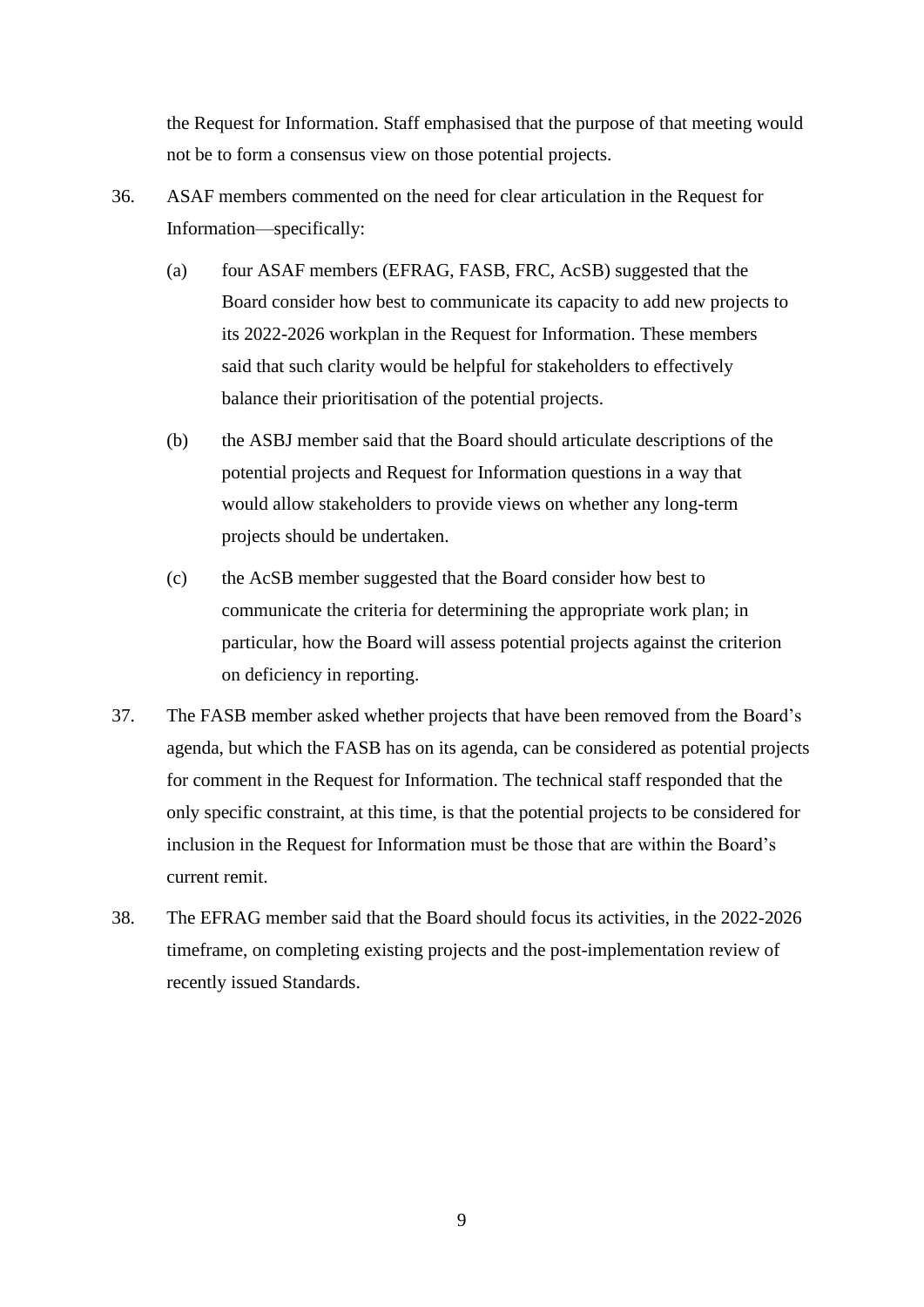# **Accounting Policies and Accounting Estimates**

- 39. The objective of the session was for ASAF members to discuss KASB's research project *A Revisit to the Definition of Accounting Estimates*.
- 40. A Board member emphasised that the Board's project on *Accounting Policies and Accounting Estimates* was narrow in scope and feedback on the related Exposure Draft confirmed that the Board should address only a known issue in practice (ie distinguishing between changes in accounting policies and changes in accounting estimates) and not fundamentally reconsider the notion of estimates and the process of estimation.
- 41. Some members suggested clarifying particular aspects of the research paper (FRC, ASBJ, AcSB).
	- (a) The FRC member said it was not clear what problem needs to be resolved—whether there were too many (or not enough) prior year adjustments and whether confusions exist between changes in accounting estimates and accounting policies. The KASB member said there were practical challenges in distinguishing changes in accounting policies from changes in accounting estimates and said providing a clear definition of accounting estimates would help resolve those challenges.
	- (b) The ASBJ member said it was not clear how the observations from the research led to the suggestions provided and how those suggestions would result in providing more useful information.
	- (c) The AcSB member said most items in the financial statements cannot be measured through direct observation and suggested clarifying which items could be. The KASB member said particular items like cash, accounting receivables and bank borrowings might sometimes not require estimation.
- 42. The research paper recommends using the term 'measurement uncertainty' in the definition of accounting estimates and explores why measurement uncertainty exists. Comments on this aspect of the research paper included the following:
	- (a) The AcSB member explicitly supported the use of the term 'measurement uncertainty' but said accounting estimates can also be relevant when considering whether to recognise or derecognise particular items in the financial statements;